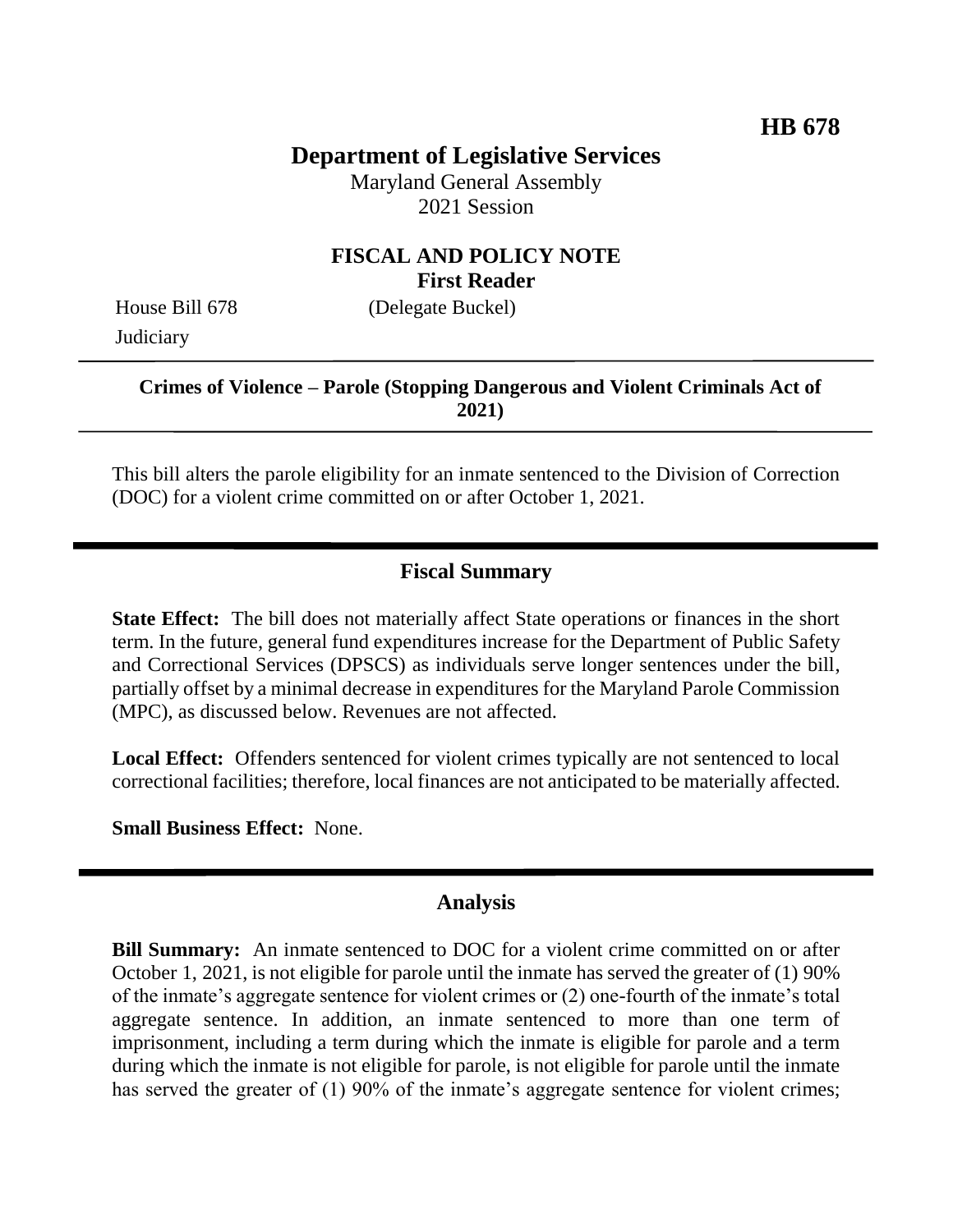(2) one-fourth of the inmate's total aggregate sentence; or (3) a period equal to the term during which the inmate is not eligible for parole.

**Current Law:** Parole is a discretionary and conditional release from imprisonment determined after a hearing for an inmate who is eligible to be considered for parole. If parole is granted, the inmate is allowed to serve the remainder of the sentence in the community, subject to the terms and conditions specified in a written parole order.

MPC has jurisdiction regarding parole for eligible inmates sentenced to State correctional facilities and local detention centers. Inmates in the Patuxent Institution who are eligible for parole are under the jurisdiction of the Patuxent Board of Review. An inmate sentenced to serve less than six months is not eligible for parole. Generally, when an inmate serving a sentence of six months or more has served one-fourth of the inmate's sentence, the inmate is entitled to be considered for parole, subject to specified exceptions.

An inmate sentenced for a violent crime committed on or after October 1, 1994, is not eligible for parole until after having served the greater of one-half of the inmate's aggregate sentence for violent crimes or one-fourth of the inmate's total aggregate sentence. If the inmate has been sentenced to more than one term of imprisonment, including a term during which the inmate is not eligible for parole, the inmate is also not eligible for parole until the inmate has served a period equal to the term during which the inmate is not eligible for parole.

**State Expenditures:** DPSCS advises that inmates serving sentences for violent crimes typically serve 70% of their sentences before release. Accordingly, general fund incarceration expenditures increase in the future as individuals serve longer sentences due to the bill's changes. However, the increase in incarceration expenditures may be partially offset by a minimal decrease in expenditures for MPC due to fewer parole hearings, as MPC advises that an inmate who has served 90% of the individual's sentence would be close to mandatory release at the time of parole eligibility, thus removing the need for a parole hearing.

Persons serving a sentence longer than 18 months are incarcerated in State correctional facilities. Currently, the average total cost per inmate, including overhead, is estimated at \$3,900 per month. Excluding overhead, the average cost of housing a new State inmate (including health care costs) is about \$1,075 per month. Excluding all health care (which is a fixed cost under the current contract), the average variable costs total \$222 per month.

DOC advises that in fiscal 2020, there were 3,808 intakes, of which 1,025 were sentenced on one or more violent crimes; 40 of these inmates were sentenced to life in prison. The average total sentence length of those not sentenced to life in prison was approximately 13 years.

HB 678/ Page 2